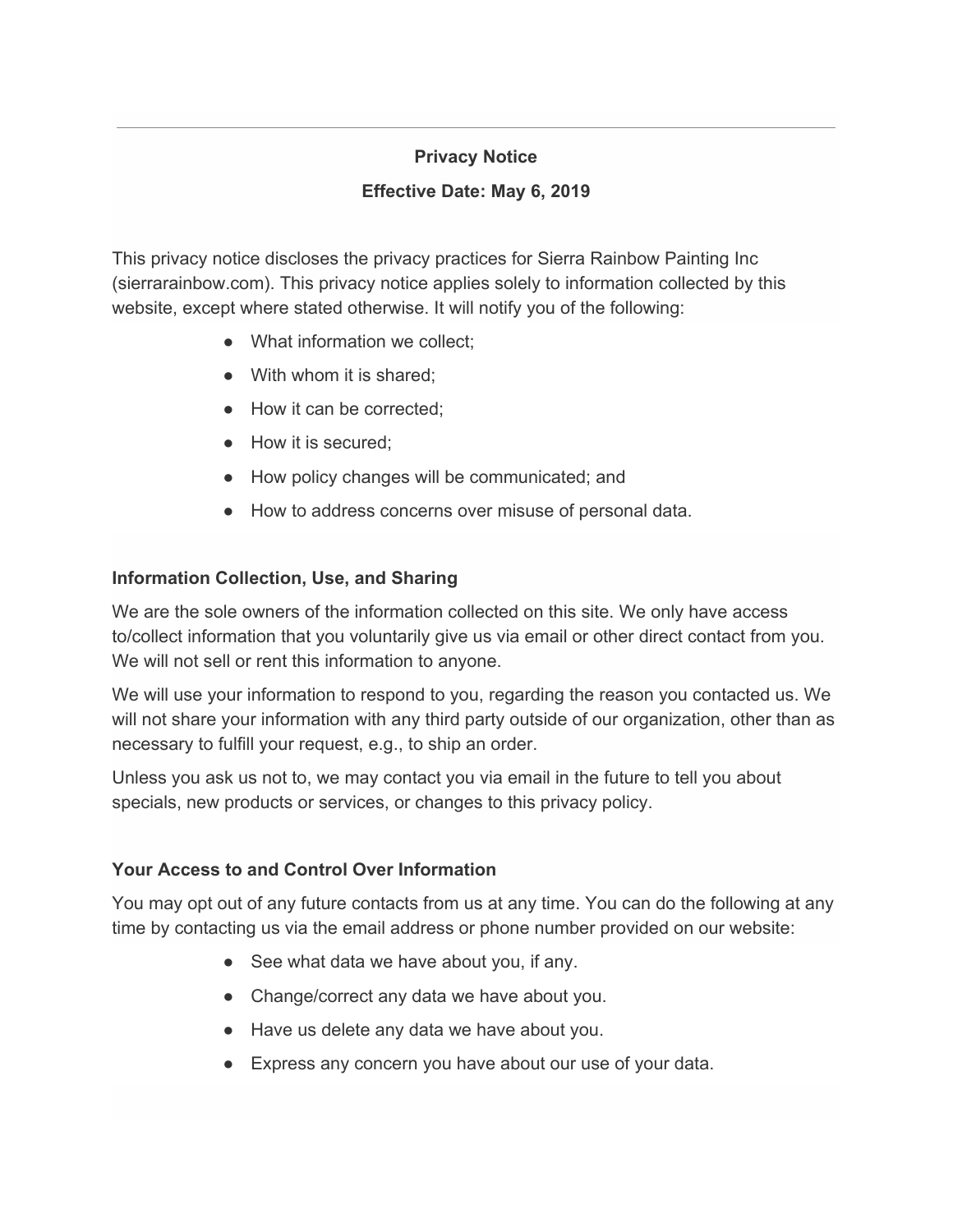### **Data Collection**

We request information from you on our Request Estimate form for the sole purpose of knowing more about the type of services that you're interested in us performing. This information is used to contact you about the products/services on our site in which you have expressed interest.

#### **Cookies**

We do not use "cookies" on this site.

### **Sharing**

We do not share aggregated demographic information with our partners and advertisers.

#### **Links**

This web site contains links to other sites. Please be aware that we are not responsible for the content or privacy practices of such other sites. We encourage our users to be aware when they leave our site and to read the privacy statements of any other site that collects personally identifiable information.

### **Surveys & Contests**

From time-to-time our site may request information via surveys. Participation in these surveys is completely voluntary and you may choose whether or not to participate and therefore disclose this information. Information requested may include contact information (such as name and shipping address), and demographic information (such as zip code, age level). Survey information will be used for the sole purpose of monitoring or improving the use and satisfaction of this site.

### **Security**

We take precautions to protect your information. When you submit sensitive information via the website, your information is protected both online and offline.

Wherever we collect sensitive information (such as credit card data), that information is encrypted and transmitted to us in a secure way. You can verify this by looking for a closed lock icon at the bottom of your web browser, or looking for "https" at the beginning of the address of the web page.